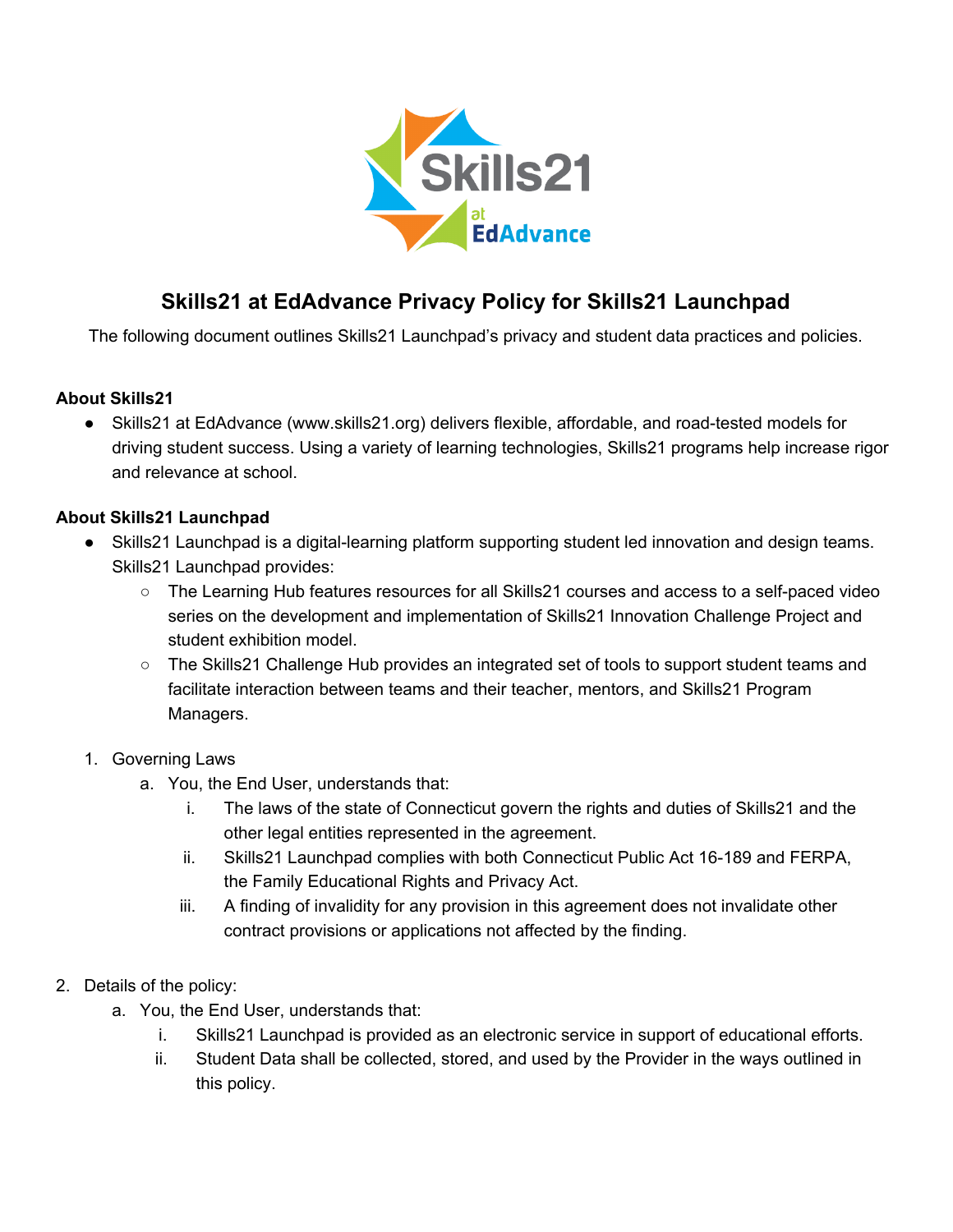- 3. Definitions of Student Data
	- a. You, the End User, understands that:
		- i. Skills21 Launchpad hosts student accounts.
		- ii. Whenever a student account is created, the name, email address, gender, school, grade, and race of the student in question shall be requested and stored by Skills21 Launchpad.
		- iii. Skills21 Launchpad uses Google Single Sign-On (SSO) when creating accounts.
		- iv. Upon using the Google SSO feature to create an account, Google and Skills21's Launchpad App will request access to view the user's email address associated with the Gmail account used to create the Skills21 Launchpad account, and further information dictated by the request for access to basic profile info.

## 4. Use of Student Data

- a. You, the End User, understands that:
	- i. Skills21 at EdAdvance may use any and all of the Student Data outlined above to create and populate student accounts within Skills21 Launchpad to accomplish challenge-based learning.
	- ii. Skills21 at EdAdvance may use any and all of the Student Data outlined above for grant reporting to funding institutions. When reporting to grantors, student data is aggregated and does not include student name or location.
	- iii. Skills21 at EdAdvance may use any and all of the Student Data outlined above in analytics for improving system performance.
- 5. Retention of Student Data
	- a. You, the End User, understands that:
		- i. Skills21 at EdAdvance will retain all collected Student Data until it is no longer of use, or at the request of a student, parent or guardian, or district unless a special provision has been made to retain their student's Student Data for a greater period of time.
		- ii. A student, parent or guardian, or district may, at any time, request the deletion of Student Data for which they have the rights to.
		- iii. All content created by a student shall remain the property of the student content creator and their parent or guardian. However, this content may be used by Skills21 at EdAdvance for communications and promotional purposes.
		- iv. All Student Data is stored in a secure web-based storage system featuring various security measures designed to protect student data from unauthorized access and use. These security measures are consistent with state and federal laws relating to data security and privacy.
	- 6. Additional Provisions
		- a. You, the End User, understands that:
			- i. In the event of a security breach of Student Data, Skills21 at EdAdvance will notify the districts of affected Student Data by email within 48 hours upon discovery of the breach.